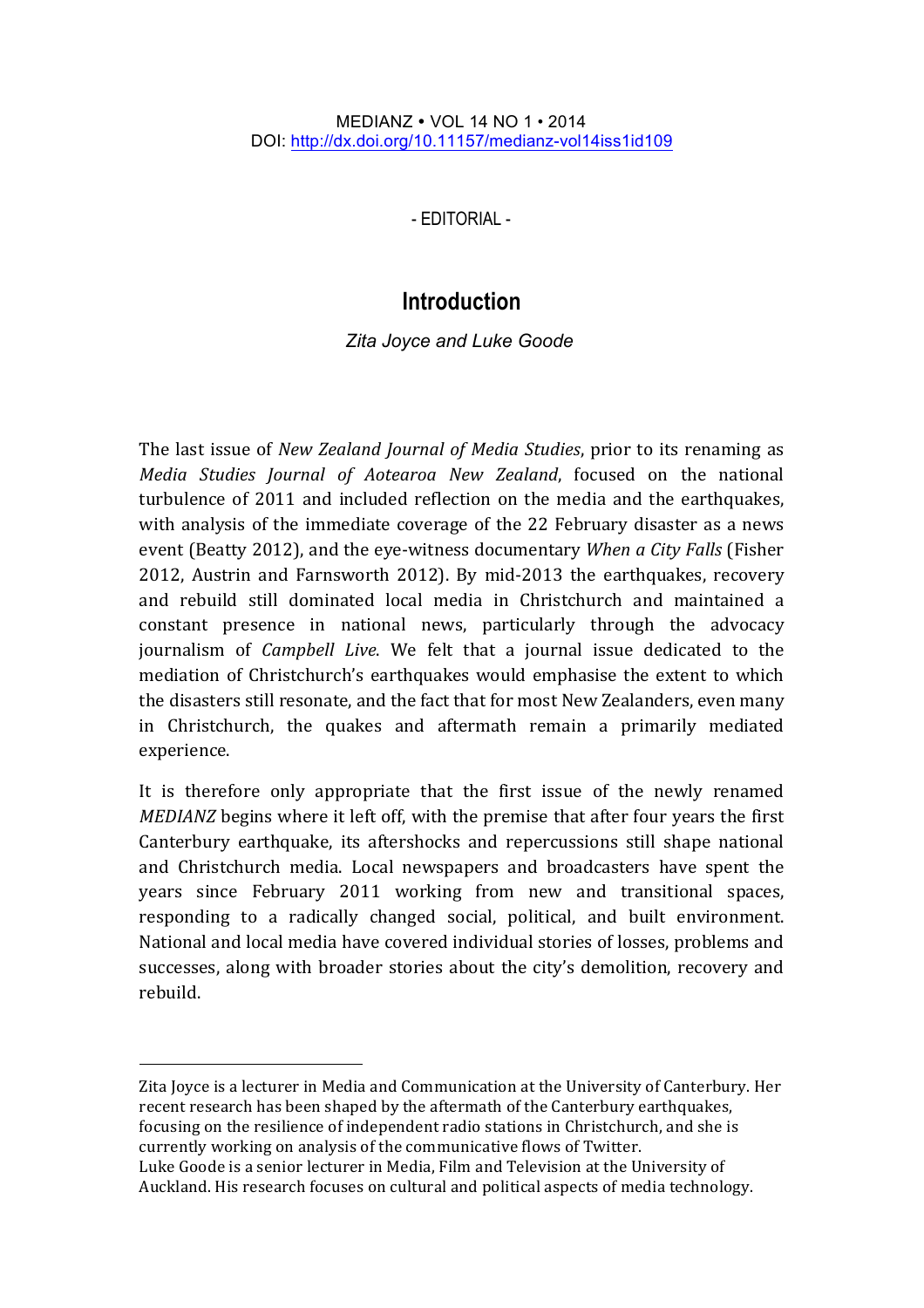This issue gathers five papers that focus on the first year after the September quake. They cover a range of topics but all share in common a concern with the dual role of media in times of crisis, namely, the gathering, organising and dissemination of critical information on the one hand, and the articulation, sustenance and invigoration of community on the other. Importantly, they also attend to the varying roles played by different media platforms.

We begin with two papers showing the vital role of radio, a medium liable to receive less attention when we are more easily fascinated by the new affordances of digital and especially social media. These papers complement each other in their differing fields of vision. Ruth Zanker looks at the role radio played in the immediate aftermath of the September quake. Brian Pauling and Nicki Reece zoom in on one community access radio station across a longer timeframe, examining the evolution of Plains FM in the aftermath of both the September and February quakes. Zanker's paper uses broadcast transcripts, interviews and media commentary in bringing to light various important themes, including a public service ethos prevailing at a time of crisis, even within a highly deregulated environment; the important role of talkback radio in the quake's aftermath; and the competing imperatives of immediacy versus accuracy and verification of information. Zanker's paper also contributes some much needed 'thick description' of media ecologies, situating radio amid quake debris, swipecard entry systems and damaged power grids, as broadcasters struggled to stay on air in the immediate fallout.

Pauling and Reece begin by situating access radio in the context of political economy. Plains FM has benefitted from the professionalism and dedication of its volunteers and vet, especially after the February quake, those volunteers faced major challenges that have impacted severely on the station's ability to continue delivering programming that meets the access radio remit laid out by New Zealand On Air. Streams of private funding, through local business sponsorship for individual programme makers, have also been hit. Amid this adversity, Pauling and Reece document how the station has developed new priorities in servicing the local community, from translating official information sources into minority languages to creating a new platform for citizens to tell their stories about the quakes and the ongoing challenges they face. The authors, like Zanker, underscore the need for both public policy and academic research to reconsider the status of radio in contemporary society and offer some of their own reflections on its democratic role in light of the Christchurch experience.

New digital media platforms are the subject of the next two papers. Abi Beatson and colleagues document and interrogate the phenomenon of crisis mapping whereby crowdsourced and geolocated information is aggregated and visualised to provide searchable 'situational awareness' of the crisis and to facilitate the effective pooling of volunteer skills and efforts for assistance and recovery across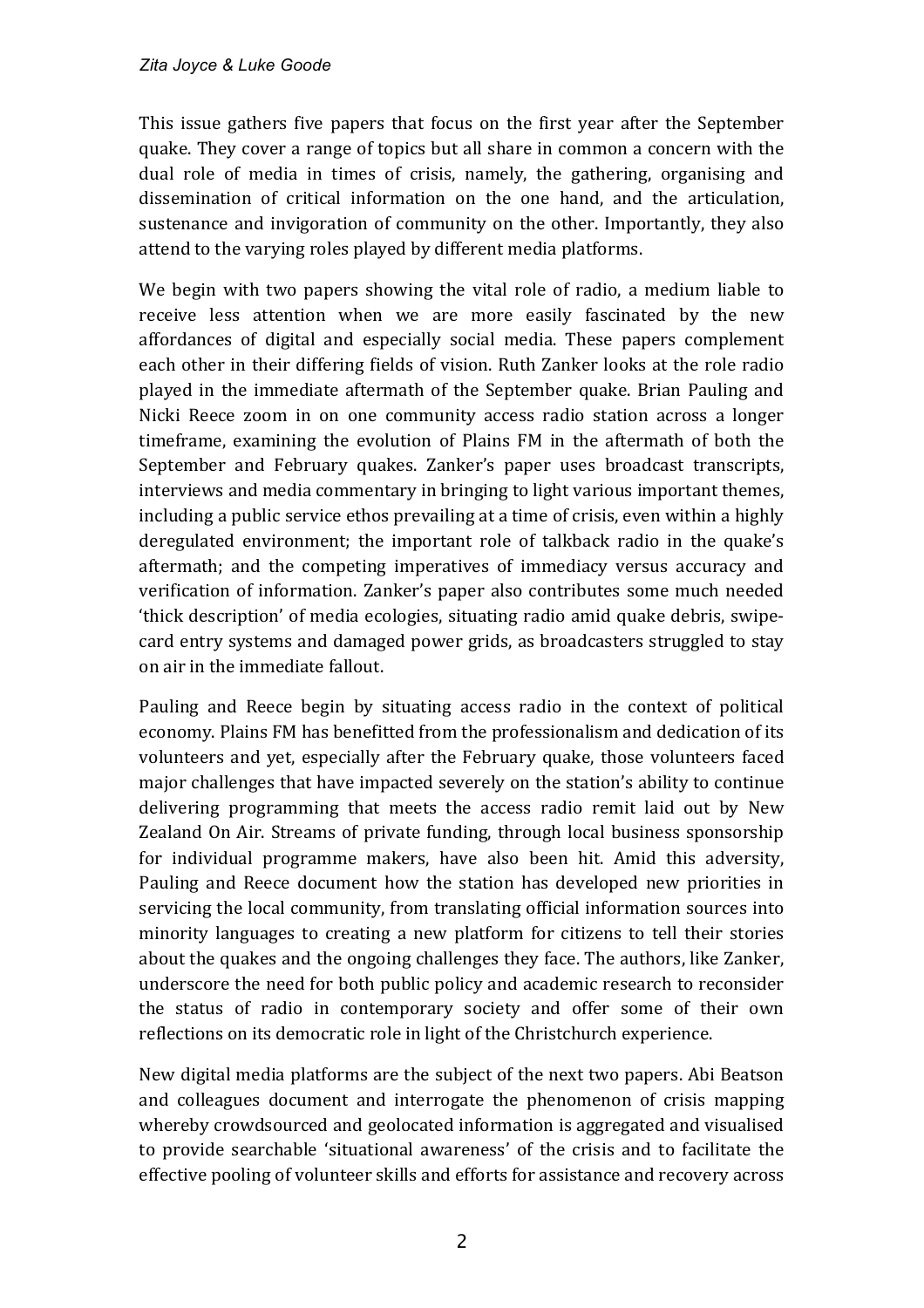the affected area. An interesting and important implication of this study of the Christchurch Recovery Map is that the 'wisdom of the crowd' should not be mythologised as an intrinsic and 'natural' value (despite biological metaphors of swarm intelligence, self-organisation and adaptation), but is rather an achievement borne of human and technological intervention and data (re)mediation. Nor is their account of this particular case of crisis mapping one of unqualified celebration: the risk that this technology of social intelligence can be disruptive (in the bad sense) by contributing to what Mark Andrejevic and others have termed 'infoglut' is a very real one and the tradeoff between quality and quantity of data remains work in progress. This paper argues that the evaluation criteria for such tools demand further work, while contributing to that work in their own right.

Kris Vavasour's paper provides further critical investigation into the high hopes and expectations invested in online tools as crisis media. The tendency for 'technofix' discourses to artificially isolate the technologies they vaunt brings us back to the importance of approaches that focus on the complex networks of interdependencies involving technologies and their human users. Vavasour goes further, invoking actor network theory to highlight the ways in which a crisis can 'unblackbox' technologies, revealing the interdependencies and infrastructural underpinnings that remain invisible during times of normal use. Media ecologies come to the fore again in the telling finding that newspapers were a consistently important information source for residents, but damage to local businesses and to roading were obstacles to media access for those in hardest hit areas. Based on survey research, Vavasour's paper demonstrates among other things how digital media were less useful than 'old' channels like radio and word of mouth for those in hardest hit areas, where power and telecommunications infrastructure was damaged. Vavasour's paper doesn't dismiss the role of new media as the title might provocatively imply, but it does, like other papers in this issue, speak strongly to the dangers of neophile assumptions about technological 'progress' and the supposed 'arrival' of the digital age.

Sean Scanlon's paper, the final in this issue, focuses on the vital role of 'traditional' news media. If the Christchurch quakes have underscored the continuing value and relevance of professional journalism, this paper shows how they have also stimulated self-reflection and evaluation among journalists themselves in regard to their public role and professional self-image. Scanlon interviewed thirty-three Christchurch journalists, from print and broadcast media, about the impact the quakes have had on them personally and how this has affected their journalistic practices. In particular, the paper shows how journalists have played an important role in mediating collective trauma, using their own personal experiences as a prism for their reporting. The paper raises a number of significant issues, including the ethos of journalistic objectivity and detachment in a time of crisis; the public advocacy role of local journalists; the